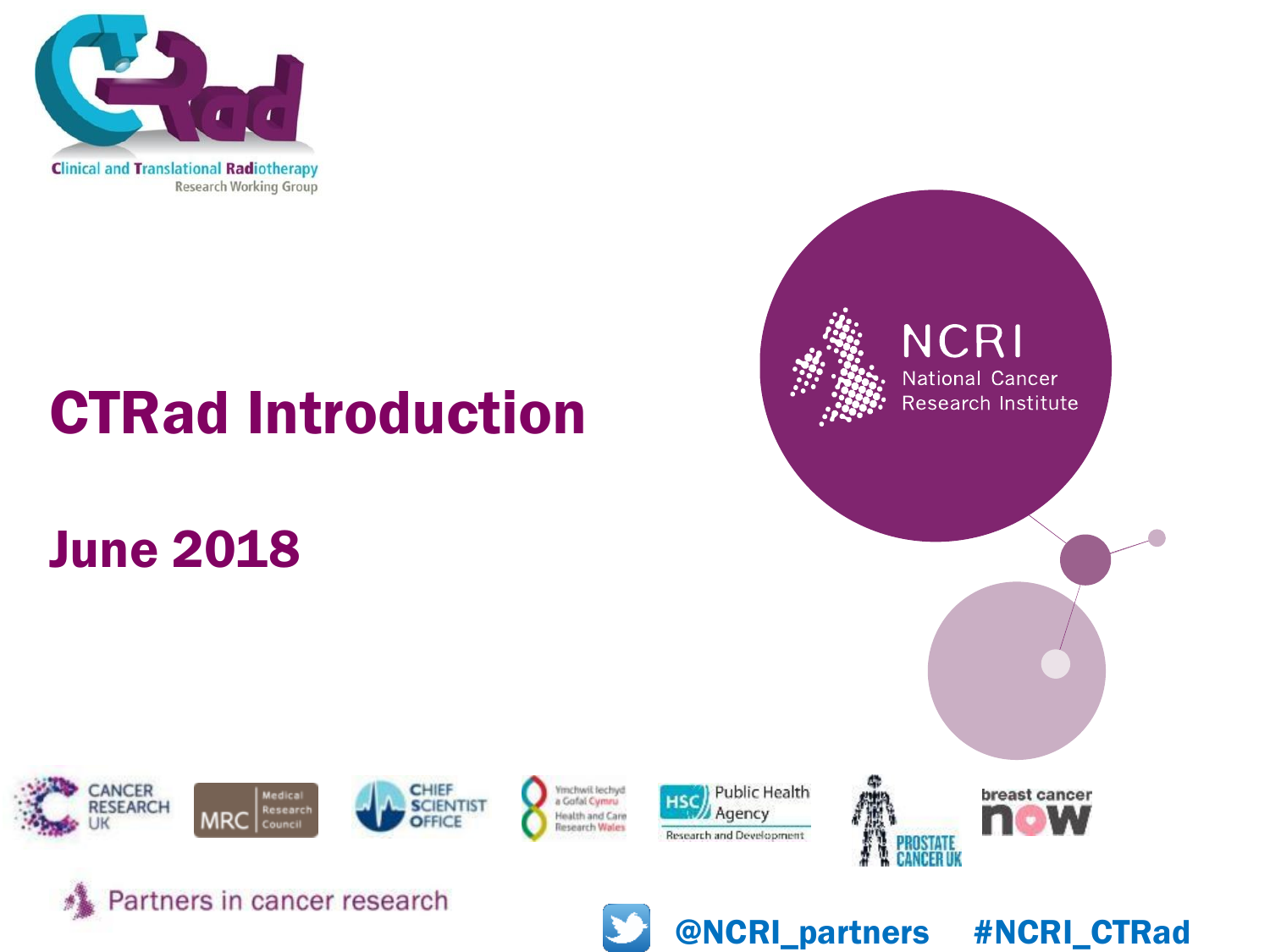

#NCRI\_CTRad

Clinical and Translational Radiotherap Research Working Group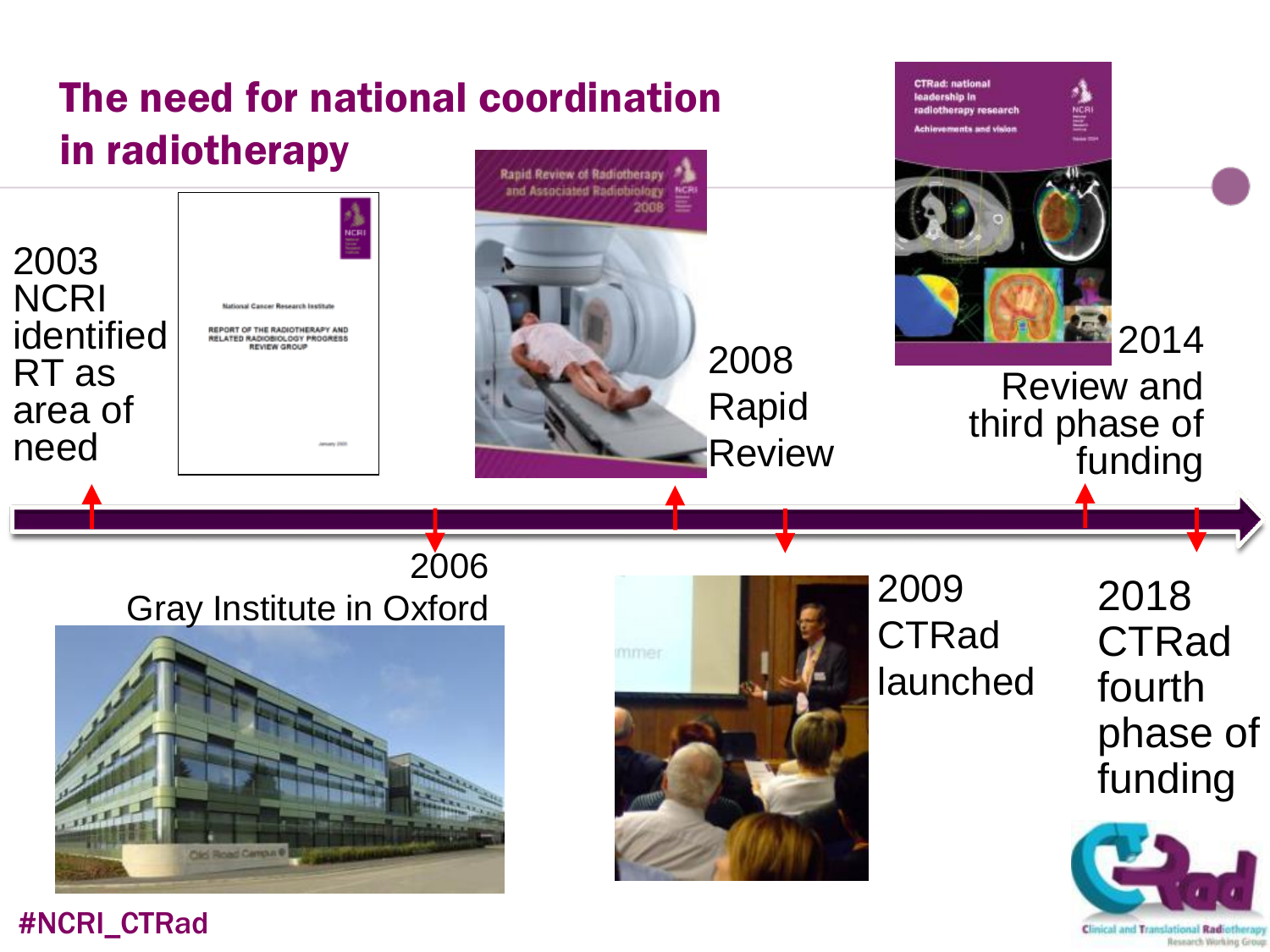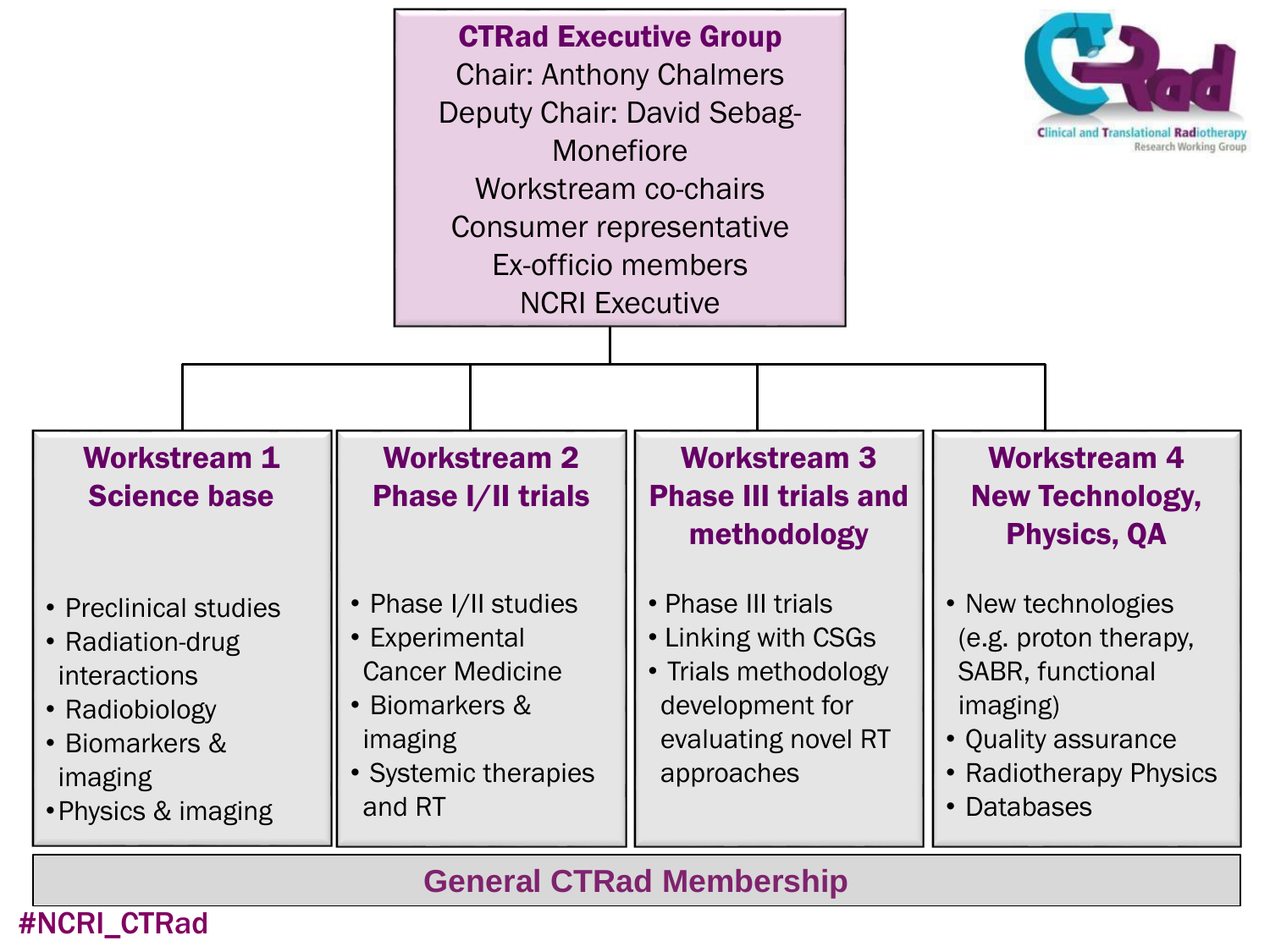# CTRad Strategic Vision 2018-21

#### http://ctrad.ncri.org.uk

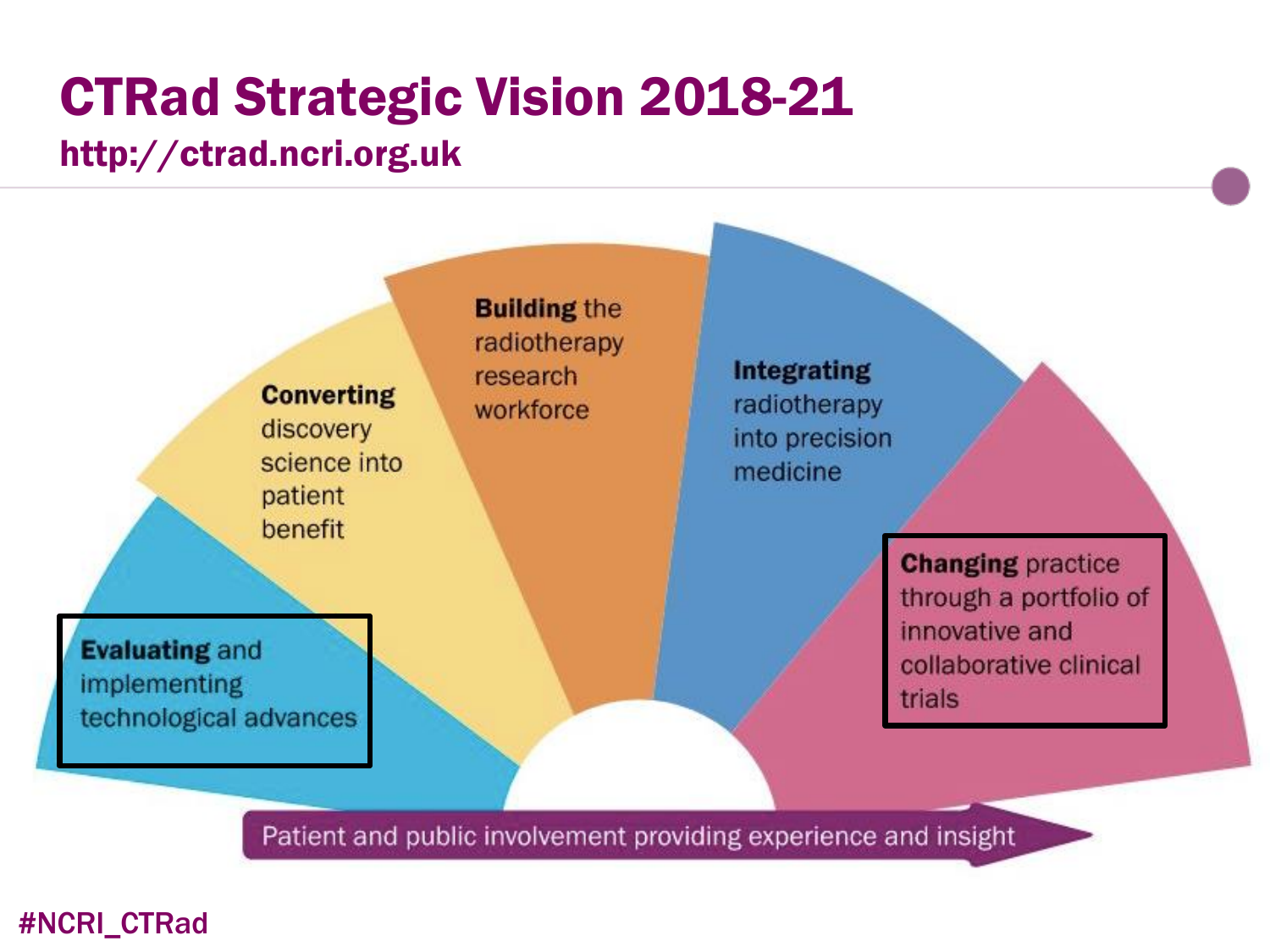# To maximise quantity and quality of life for patients receiving radiotherapy by optimising tumour control and minimising toxicity

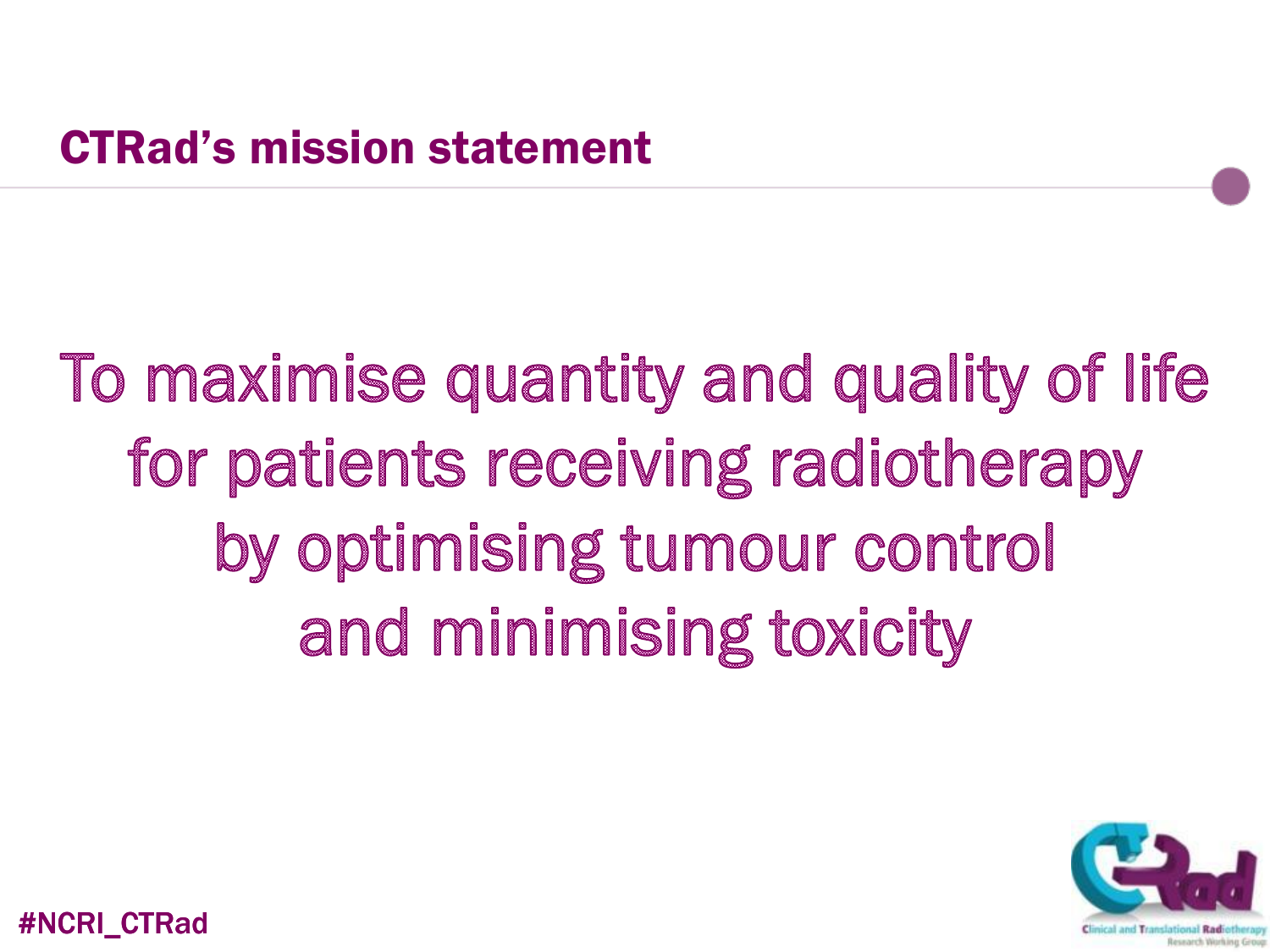

CTRad General Membership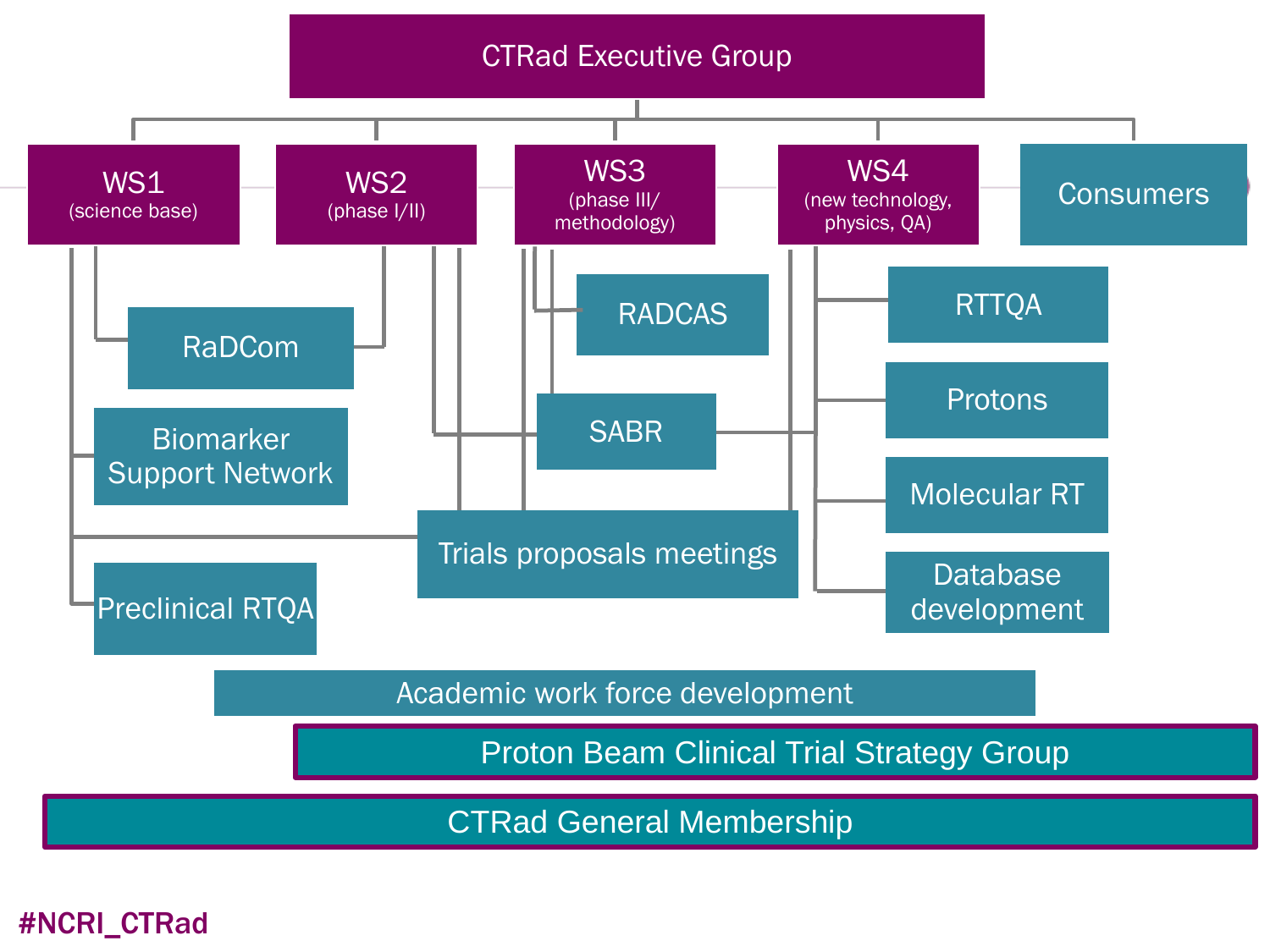### CTRad PBT Clinical Trials Strategy Group

- The newly formed CTRad Proton Beam Therapy (PBT) Clinical Trials Strategy Group met a few times to discuss action plan and help prioritise areas of research. Broad remit:
	- Track all PBT clinical trial development
	- Help develop specific high priority trials
	- Liaise with funders
	- International links
	- Help with prioritisation
	- Chaired by Prof David Sebag-Montefiore
- Chaired by Prof David Sebag-Montefiore
- Published editorial in *Clinical Oncology* to set the scene

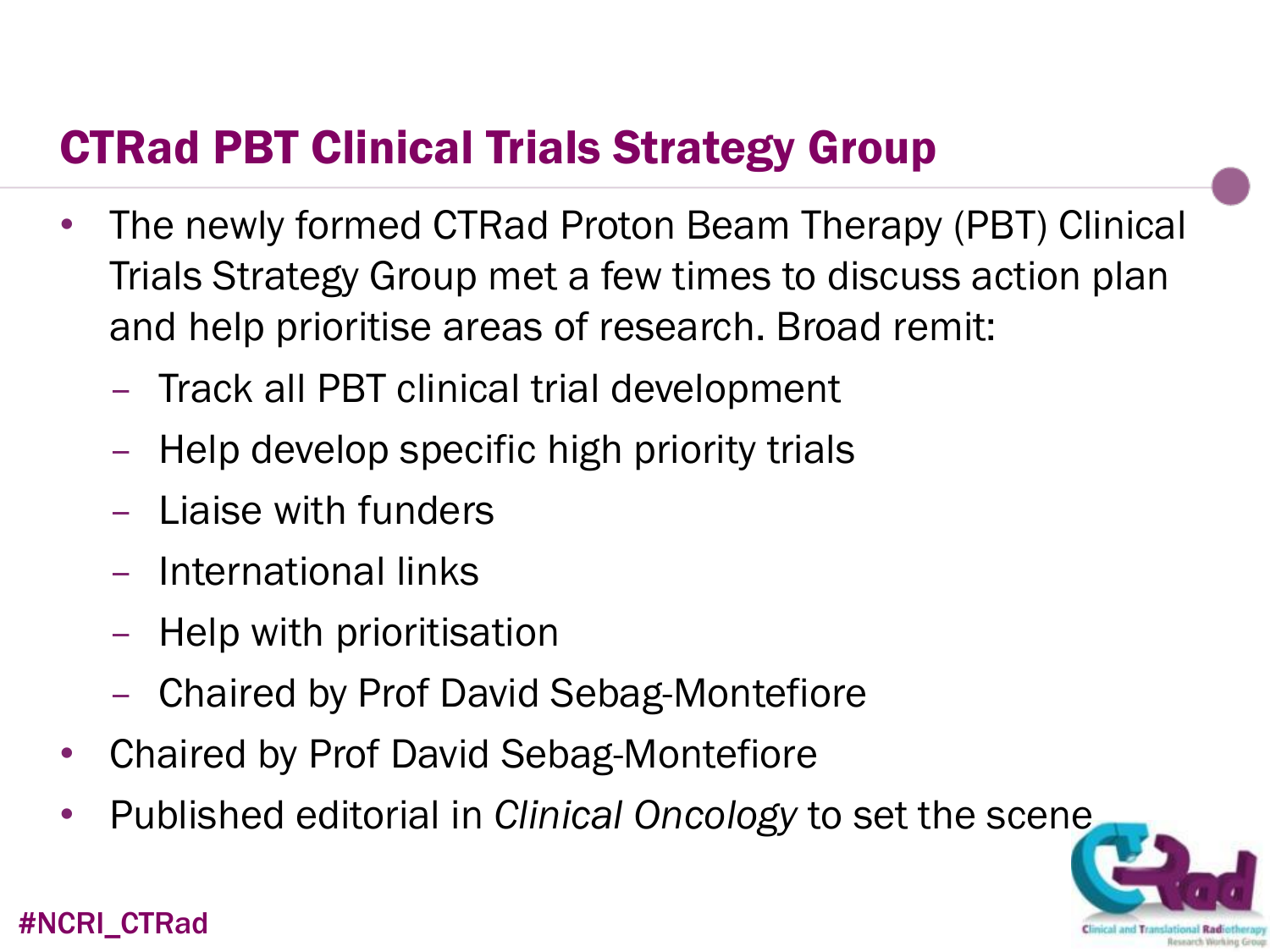### Recent PBT workshop and meeting 17-18 May

• Workshop: 10 PBT trial ideas were discussed in a small group setting to develop them further



- Meeting: more than 80+ attendees from across the UK, plenary talks with discussion about developing PBT research in the UK
- Report being drafted

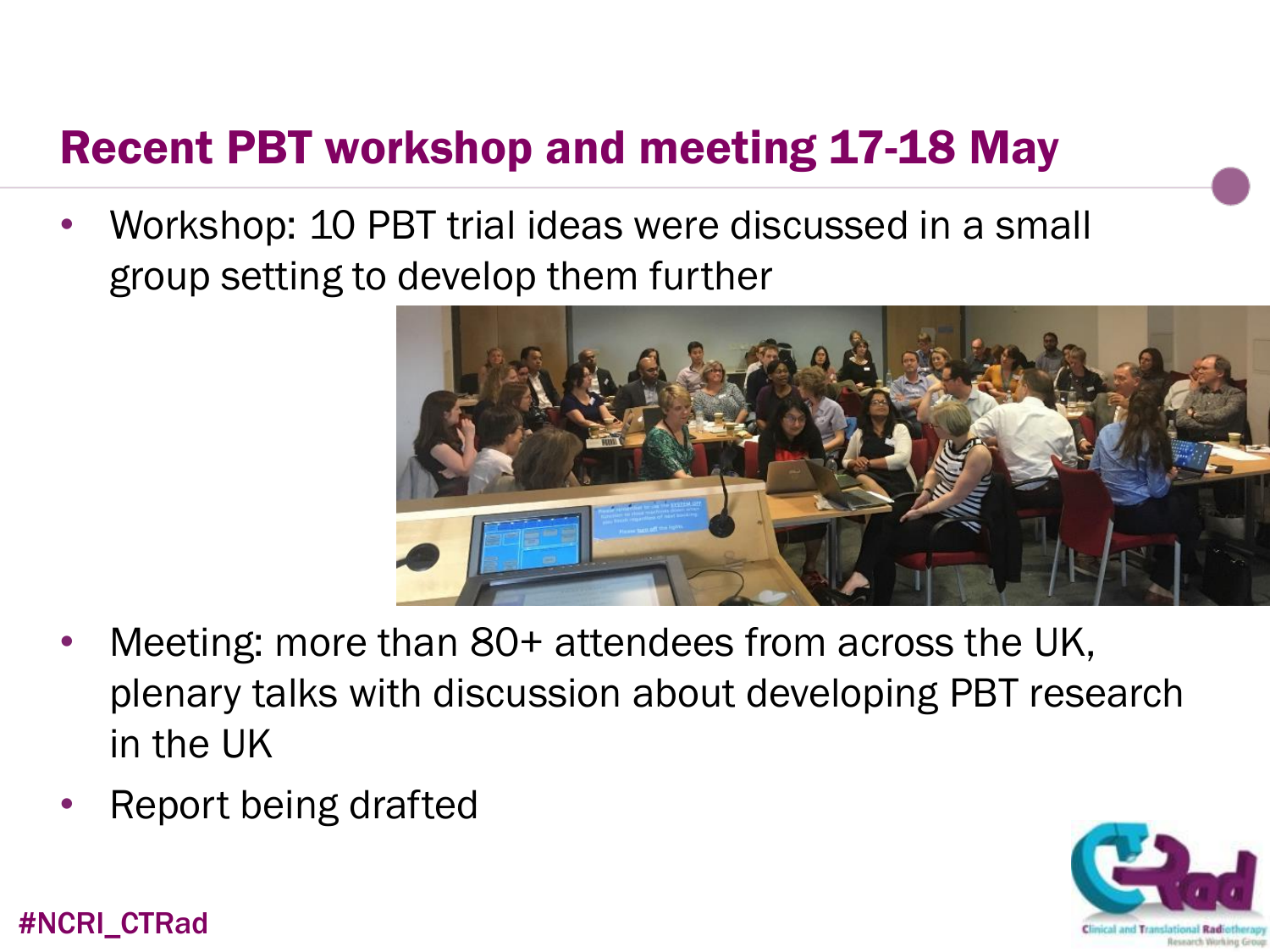Contents lists available at ScienceDirect

Clinical Oncology

journal homepage: www.clinicaloncologyonline.net

Overview

Proton Beam Therapy  $-$  the Challenges of Delivering High-quality Evidence of Clinical Benefit

National Cancer Research Institute Clinical and Translational Radiotherapy Research Working Group (CTRad) Proton Beam Clinical Trial Strategy Group

Richard Amos; Helen Bulbeck; Adrian Crellin; Emma Hall; Phil Evans; Maria Hawkins; Karen Kirkby; Ran Mackay; Ricky Sharma; David Sebag-Montefiore

- Scientific question
- Clinical trial design and methodology
- PPI and equipoise
- Disease specific (CSG) development
- Collaboration
- RTTQA
- Work with funders
- Translational opportunities



ONCOLOGY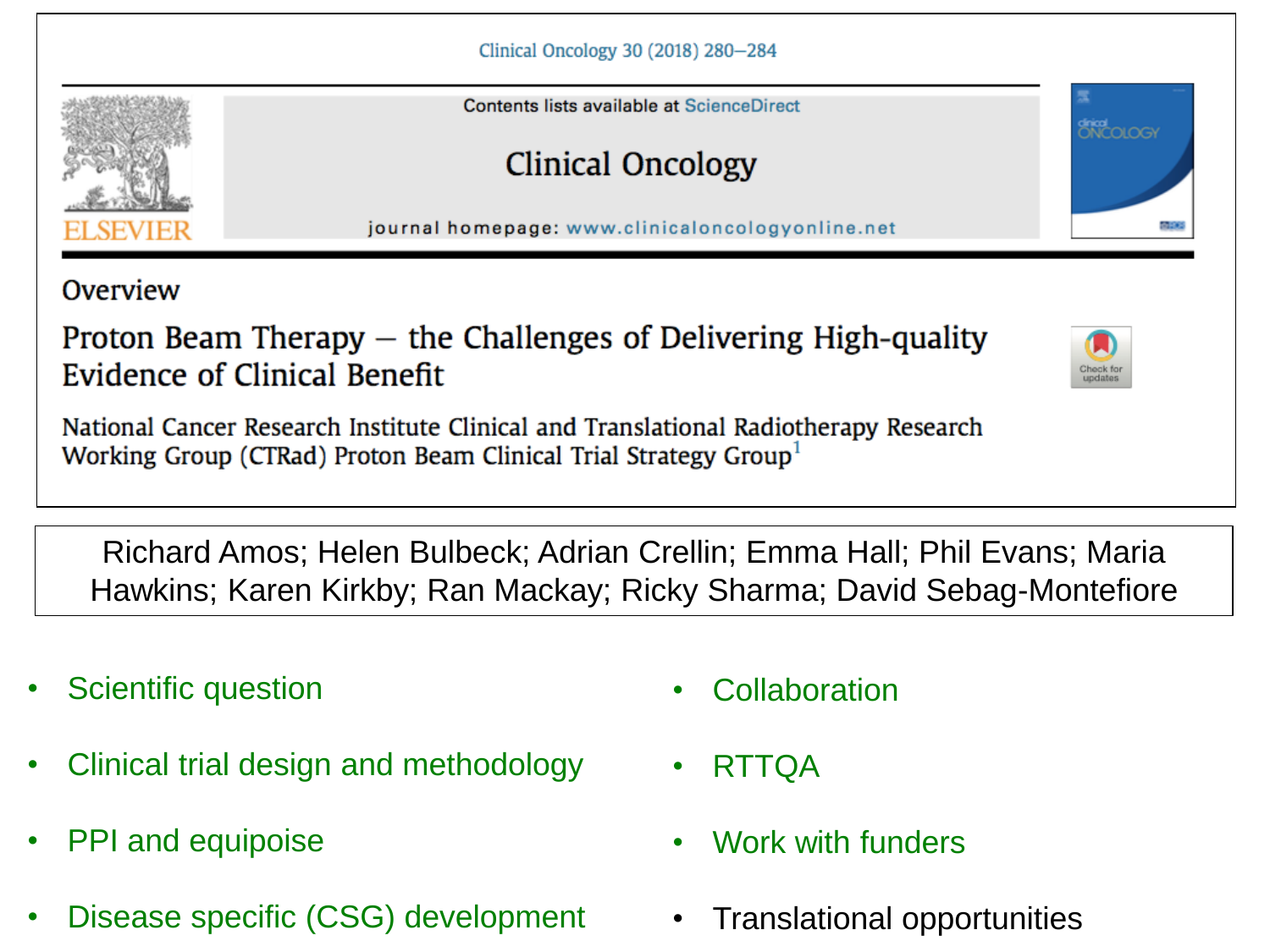### Other activities

- Worked with MRC Programme Managers to organise a funding workshop specific to RT research field in February; positive feedback with suggestions of organising this with NIHR (being explored)
- Molecular RT (MRT) workshop organised in early June
	- Scope the current MRT research landscape
	- Consider opportunities for moving forward following the CTRad report in 2016
	- Provides the chance to foster collaborations needed both in research and at the clinical level
	- Over 80 attendees from across the field and generated a lot of useful discussions

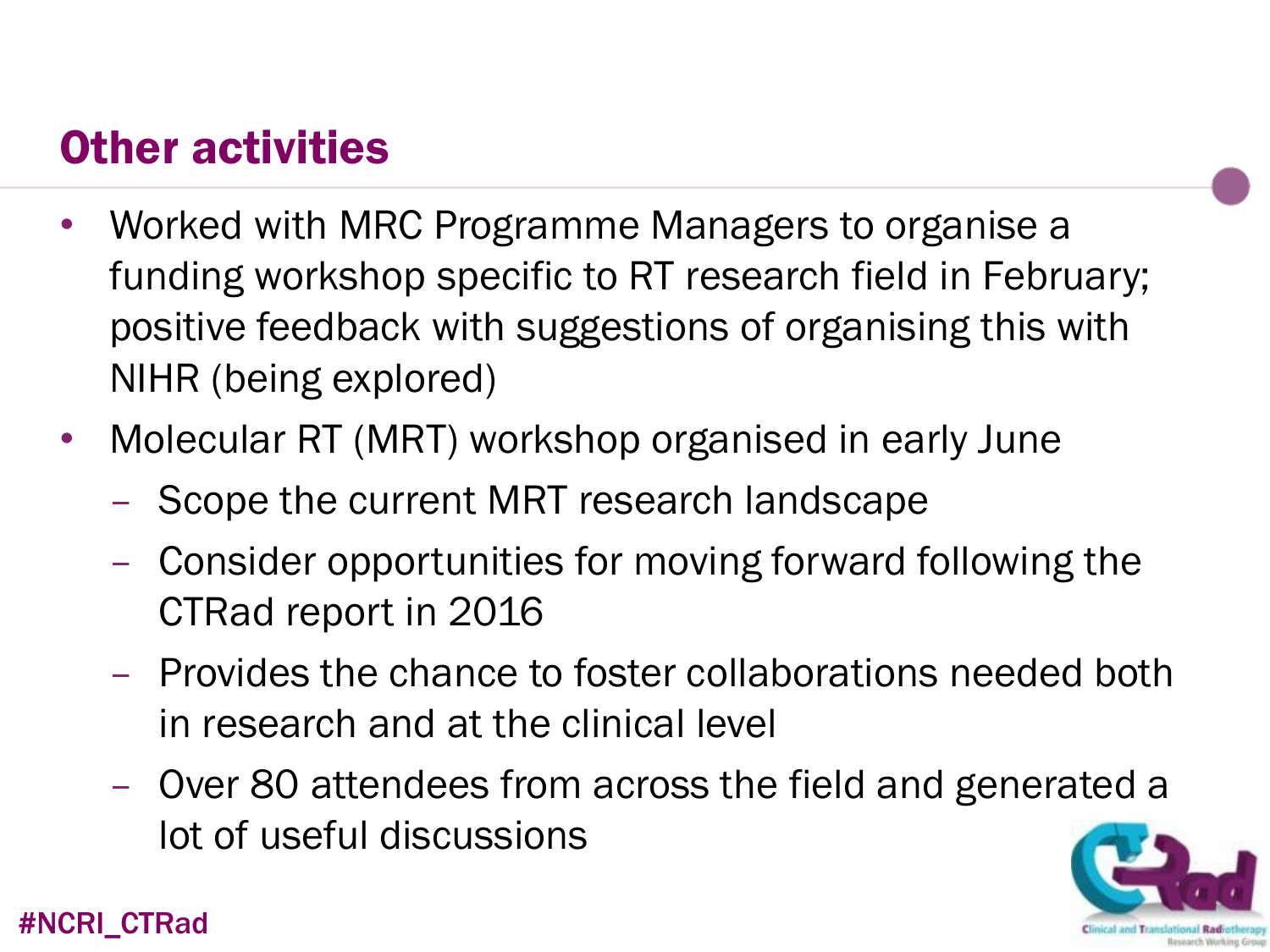## Supporting development of RT trials:

Proposals guidance meetings, RADCAS and training

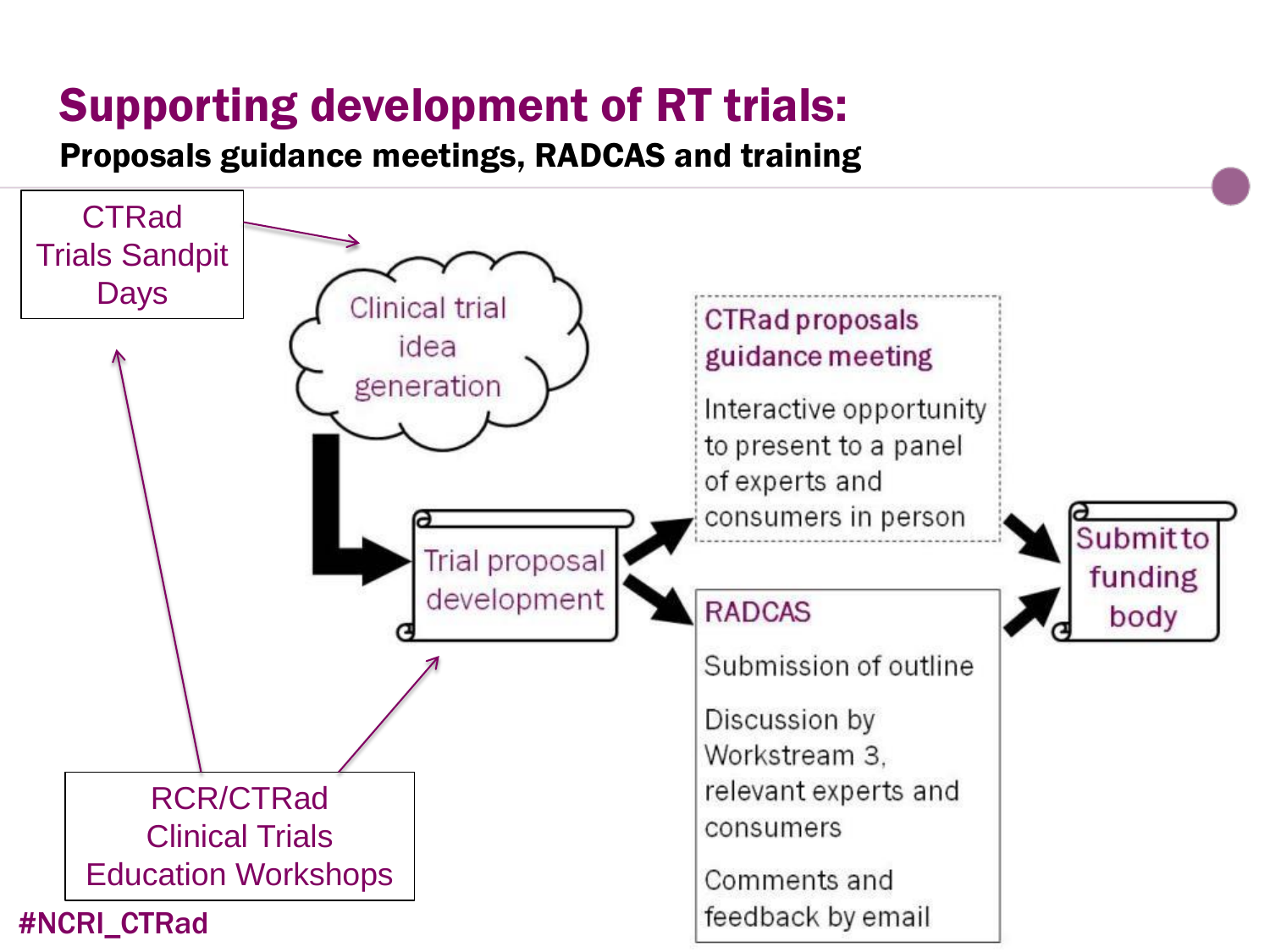### Development of clinical trial research proposals

• 208 trials reviewed at proposals guidance meetings 2009 - 2017

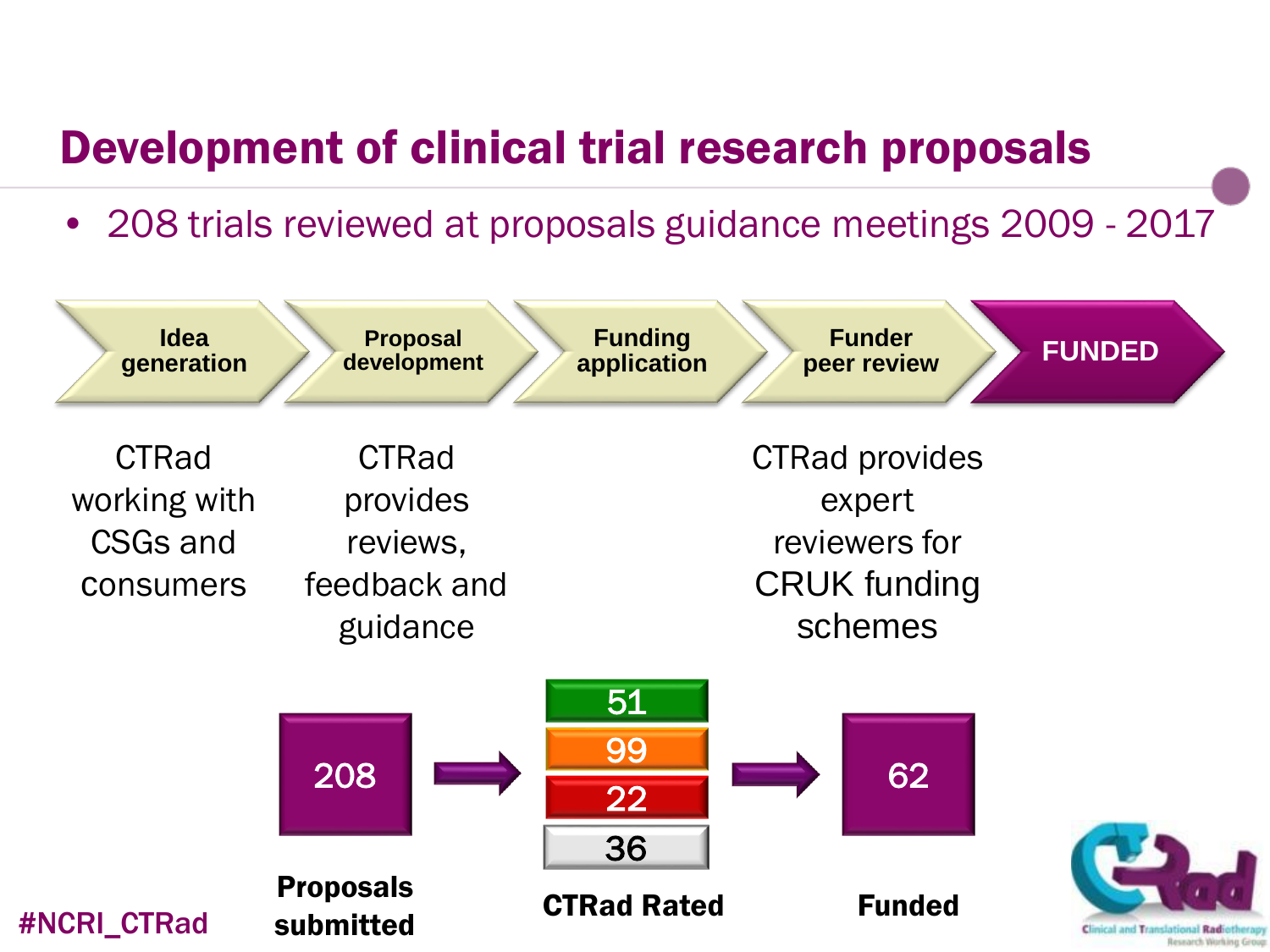### Developing the academic environment for multidisciplinary RT research

- Developing RT programmes of multidisciplinary research
- Increase in senior appointments
- Centres of Excellence survey
- CTRad instrumental in promoting and increasing levels of local activities
- Academic Forum
	- SWOT
	- Develop and implement solutions
- Working with Royal College of Radiologists and Society and College of Radiographers

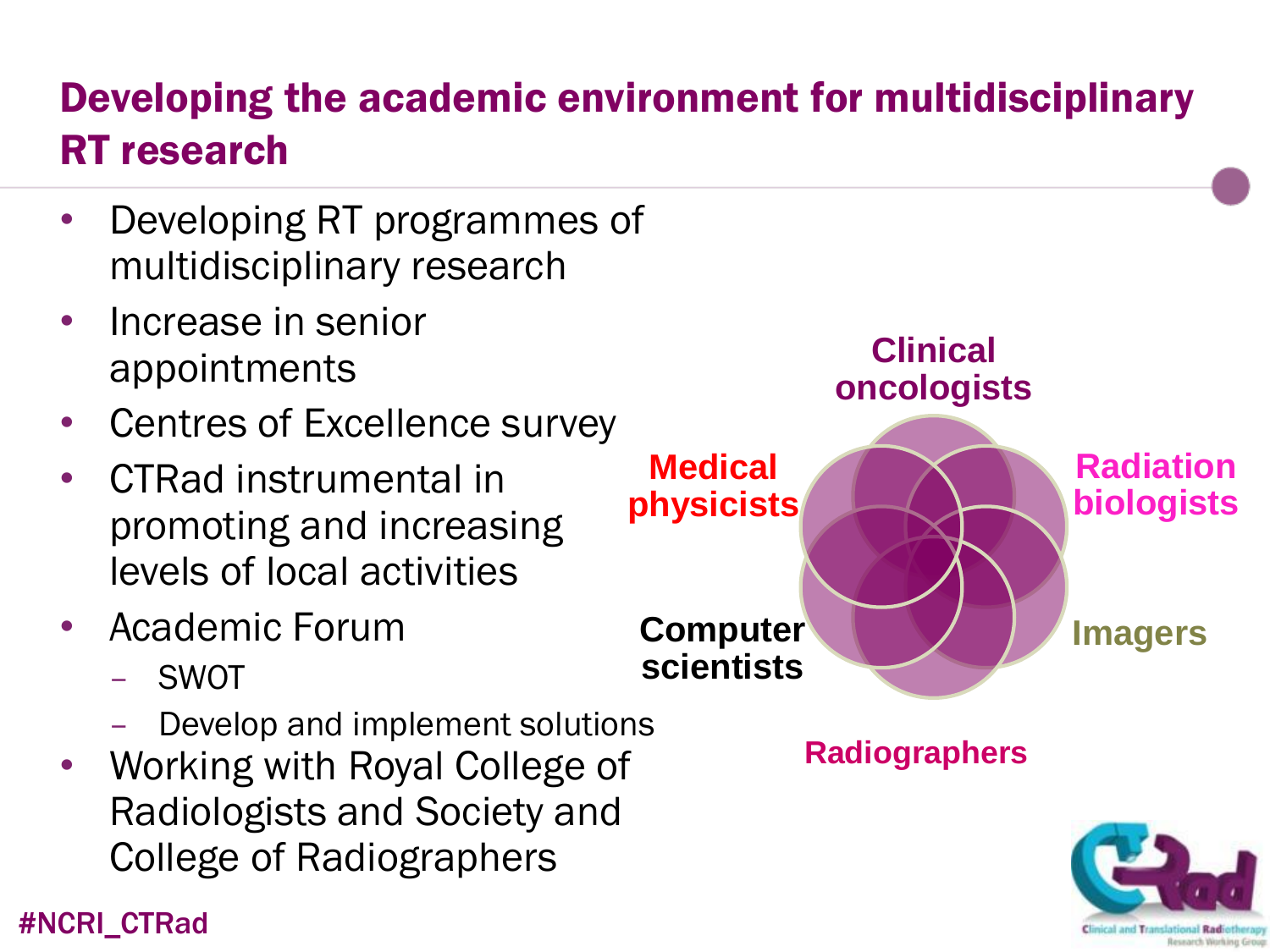### CTRad website (http://ctrad.ncri.org.uk)

• Information about upcoming workshops; reports, journal papers; resource for radiotherapy researchers



#### Welcome to the Clinical and Translational Radiotherapy Research Working Group

CTRad is an NCRI working group set up in 2009 to focus on clinical and translational issues relating to radiotherapy and radiobiology, as well as developing a portfolio of practice-changing trials. CTRad has also been tasked with actively promoting translation of new discoveries into practice.

Join our mailing list to keep in touch with our news.

 $\blacktriangleright$  Sign up to our mailing list



**RaDCom** 



Working in partnership with industry and funders to program proclinical



#### **RTTQA** group

Advice and delivery of radiotherapy trial quality **GOODINGHOO** 



**RADCAS** 

Trial development support: Radiotherapy protocol chackliet higmarker



for lay involvement in trial design through CTRad